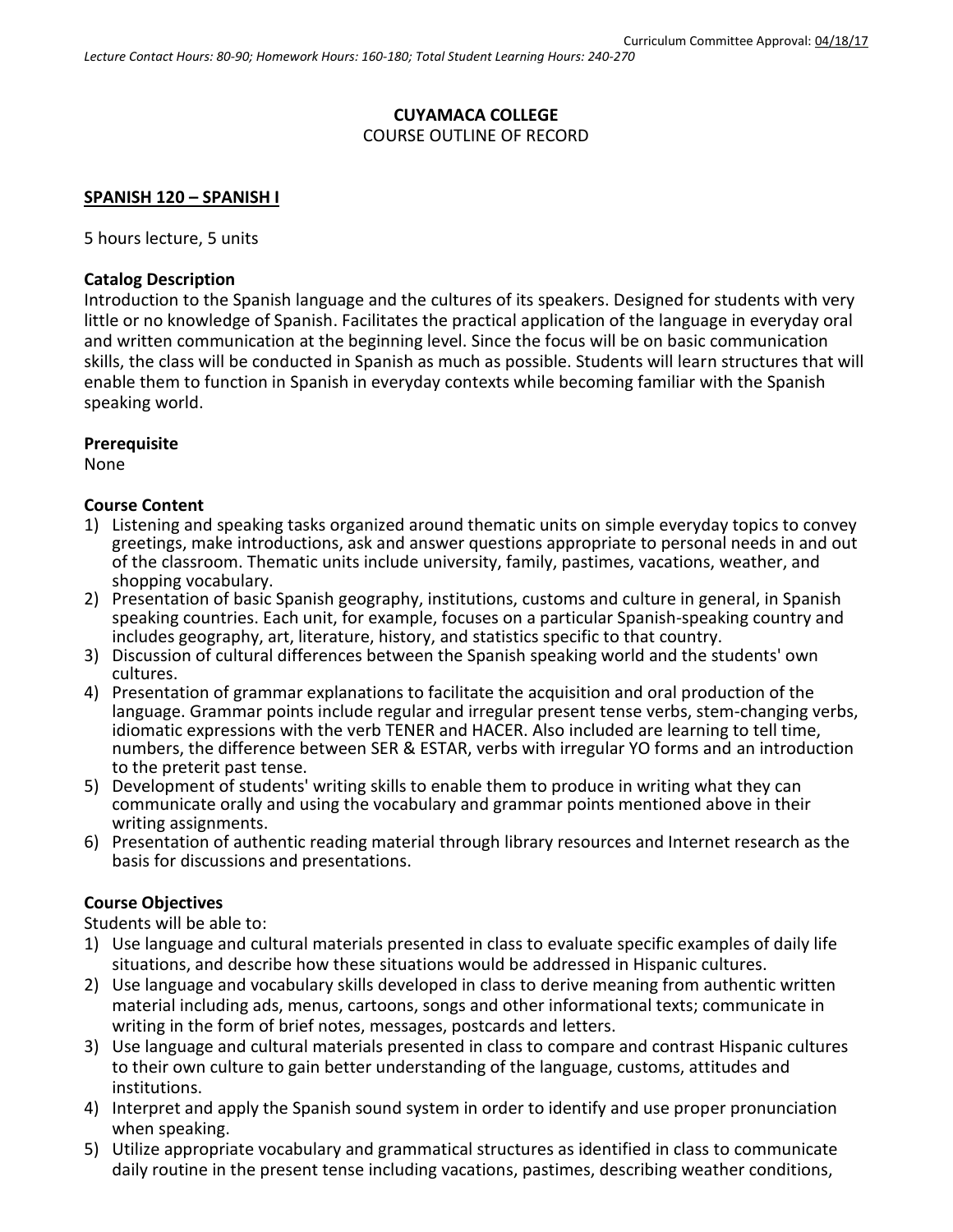telling time, classroom and academic life, discussing calendar events, formulating and solving simple mathematical problems, and describing themselves and others, including family members.

#### **Method of Evaluation**

A grading system will be established by the instructor and implemented uniformly. Grades will be based on demonstrated proficiency in subject matter determined by multiple measurements of evaluation, one of which must be essay exams, skills demonstration or, where appropriate, the symbol system.

- 1) Written and oral exams that demonstrate students' ability to use the Spanish sound system, vocabulary and grammar to listen, read, write and speak Spanish in the present tense.
- 2) Written assignments in which students must use appropriate vocabulary and grammar to write simple letters, notes and postcards dealing with vacations, pastimes, describing weather conditions, classroom and academic life, discussing calendar events, and describing themselves and others.
- 3) Oral presentations that demonstrate students' ability to communicate personal information and daily routine activities.
- 4) Comprehensive oral and written final exam that measures students' ability to utilize appropriate vocabulary and grammatical structures as identified in class to communicate daily routines in the present tense including: ordering food from a restaurant menu, describing weather conditions, telling time, shopping, discussing calendar events, formulating and solving simple mathematical problems, and describing themselves and others, including family members.

# **Special Materials Required of Student**

None

# **Minimum Instructional Facilities**

- 1) Smart classroom with maps, bulletin board, overhead projector
- 2) Audiovisual: cassette recorder, CD player, document camera, video camera

# **Method of Instruction**

- 1) Lecture and presentation of communicative activities and supporting language structures
- 2) Discussion of cultural content
- 3) Multimedia presentations

# **Out-of-Class Assignments**

- 1) Preparation for oral presentations
- 2) Reading Assignments
- 3) Written assignments

# **Texts and References**

- 1) Required (representative example): Blanco & Donley. *VISTAS*. 4th edition. Vista Higher Learning, 2012.
- 2) Supplemental: Bilingual dictionary, My Personal Dictionary booklet, *501 Conjugated Verbs*.

# **Exit Skills**

Students having successfully completed this course exit with the following skills, competencies and/or knowledge:

- 1) Speak in formulaic expressions relating to daily life, environment and routine activities such as simple greetings, leave-takings and courtesy expressions, family members, numbers, time, dates, weather, colors, and basic objects in the immediate environment.
- 2) Function primarily with learned words, phrases and formulaic expressions to list, enumerate, identify and express minimal courtesies and agreement/disagreement.
- 3) Comprehend and produce simple formulaic text such as schedules, addresses, phone numbers, ads, weather reports, and short information articles.